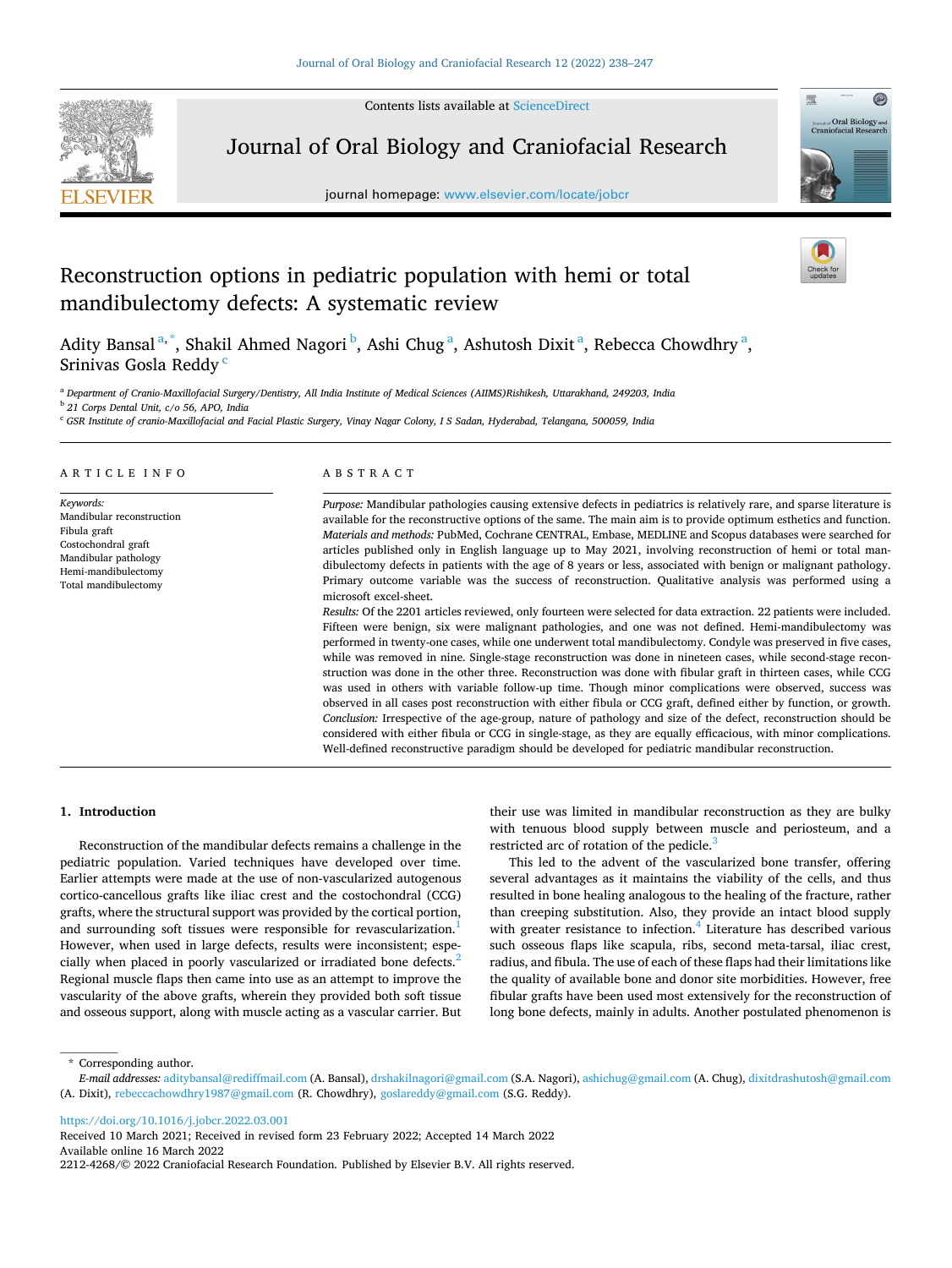"Spontaneous regeneration of mandible (SBM)", where osteoprogenitor cells reservoir i.e periosteum provides vascularity for new bone formation.<sup>5</sup> Adequate defect stability and soft tissue cover are principal factors in SRM.

Though there are well-defined guidelines for mandibular reconstruction in adults, however, the reconstructive paradigm in pediatrics is lacking and is controversial. The goal is to provide optimal aesthetic and functional restoration, as the child is still in the growing phase. This systematic review aimed to investigate the current evidence to access the efficacy of various reconstruction options in Hemi or total mandibulectomy defects in patients with the age of 8 years or less.

# **2. Materials and methods**

## *2.1. Protocol and registration*

This systematic review protocol was registered in PROSPERO i.e the International Prospective Register of Systematic Reviews (CRD42020201610). The planning and reporting of this review were by the recommendations defined by the Preferred Reporting Items for Systematic Reviews and Meta-Analyses (PRISMA) $<sup>6</sup>$  and the Cochrane</sup> Handbook for Systematic Reviews[.7](#page-9-0) 

#### *2.2. Eligibility criteria*

This review included studies involving the reconstruction of hemi- or total mandibulectomy defects in pediatric patients with the age of 8 years or less, associated with benign or malignant pathology including odontogenic lesions, traumatic injuries, vascular malformations, osteomyelitis, osteoradionecrosis (ORN), or medication-related osteonecrosis (MRONJ), involving only the mandible. Patients with the age *>*8 years, syndromic patients, patients with only soft tissue defects (e.g burns) or congenital deformities or temporomandibular (TMJ) ankylosis, were excluded. Only English language literature published up to May 2021 was included. Case report, case series, retrospective reviews, prospective studies, randomized clinical trials (RCTs), and controlled clinical trials were included. However, editorials, book chapters, and cadaveric studies were excluded.

The primary outcome variable used to assess the efficacy of the reconstruction method was the success of the reconstruction option, which was defined by the maintenance of its form and function. The additional outcome variable was complications encountered.

## *2.3. Information sources, search and study selection*

An initial electronic search of PubMed, Cochrane CENTRAL, Embase, MEDLINE, and Scopus databases was performed for articles published only in the English language up to May 2021. A broad search was implemented utilizing a combination of Medical Subject Headings (MeSH) and free-text terms, using the following search strategy: (("pediatric" OR "paediatric") AND ("mandibular" OR "mandible" OR "lower jaw") AND ("reconstruction" OR "resection and reconstruction")); 'Pediatric mandibular reconstruction'; 'Pediatric mandibular resection and reconstruction'; 'Pediatric mandible grafting'; 'Pediatric mandible reconstruction'; 'Pediatric mandibular resection'.

An electronic search for relevant articles in the journals of oral and maxillofacial surgery was also performed, including 'British Journal of Oral and Maxillofacial surgery (BJOMS)', 'Journal of Maxillofacial and Oral Surgery (MAOS)', 'Journal of Oral and Maxillofacial surgery (JOMS)' and 'Journal of Cranio-Maxillofacial surgery (JCMFS)', 'International Journal of Oral and Maxillofacial Surgery (IJOMS)'. Other sources scanned for additional records were bibliographic databases, the reference list of potentially included articles, conference proceedings, trial registers, and gray literature.

### *2.4. Data collection and analysis*

Two reviewers (AB, SN) independently analyzed all the relevant studies based on the inclusion criteria mentioned above. At first, the screening of title and abstract was performed by the reviewers, followed by analysis at the full-text level. Any disagreements encountered were resolved by discussion with a third reviewer (GSR), until a consensus was reached. The following data were extracted from the included studies: patient age, gender, author, year of publication, journal, study location and type, number of eligible patients, type and nature of pathology, pathology dimensions, reconstruction method, stage of reconstruction, time is taken for reconstruction post-resection in double-stage cases, surgical approach, type of resection, whether condyle removed or preserved, graft type and its size (if mentioned), success rate (if defined by study), resorption of the graft (yes or no), maintenance of form and function, complications, follow-up period, pre- or post-surgery chemotherapy or radiotherapy, any previous surgery, recurrence, and any additional surgery at a later stage.

# *2.5. Quality assessment of individual studies*

Considering the scarcity of studies on this topic, the included studies were only case reports and retrospective studies. Joanna Briggs Institute – University of Adelaide tool was used to critically appraise the case reports included[.8 They were rated as either](#page-9-0) "yes", "no", "unclear" or "not applicable" for every parameter.

#### *2.6. Data analysis*

Qualitative analysis was performed using the data as reported by the included studies using a Microsoft Excel sheet.

# **3. Results**

#### *3.1. Study selection*

The designed search strategy yielded a total of 2201 records. After manual removal of the duplicates, 1009 articles were screened based upon their titles and abstracts, as per the defined inclusion criteria. 16 articles were then finalized for analysis of the full-text, following which two articles were excluded<sup>[9](#page-9-0), 10</sup> Therefore, 14 articles were included in this review<sup>[11,12,13,14,15,16,17,18,19,20,21,22,](#page-9-0) 2</sup> No additional records were identified in the gray literature search or in the manual search of other databases or reference lists. [Fig. 1](#page-2-0) shows a flowchart depicting the selection process.

## *3.2. Quality assessment*

Quality assessment of individual case reports is presented in [Table 1](#page-3-0). A clear description of the demographics, intervention, adverse events and take-away message was provided by all the case reports.<sup>11,12,13,14,15,16,17,18,19,20,21,22,2,23</sup> Maximum articles reported the patient's history<sup>14,15,16,17,19,20,21</sup> and clinical presentation adequately.[14,15,16,17,19,20,21,22 Diagnostic methods were delineated by](#page-9-0)  all the case reports except one.<sup>18</sup>

#### *3.3. Characteristics of the included studies*

The characteristic of the studies included was evaluated and tabulated in [Table 2](#page-4-0).

Total of 14 articles were included in this systematic review, in which case reports were 11 in number<sup>14,15,16,17,18,19,20,21,22,2,23</sup> with the remaining being retrospective studies $11,12,13$  $11,12,13$  Cases were reported to form different areas of the world like Brazil, $^{14}$  Israel, $^{15}$  Texas, $^{11}$  United Kingdom<sup>16,18</sup>, Germany<sup>17,20</sup>, New York,<sup>13</sup> Chile,<sup>21</sup> Boston,<sup>12</sup> Italy,<sup>22</sup> Canada, $^2$  United States, $^{23}$  and Malaysia.<sup>19</sup> The total number of the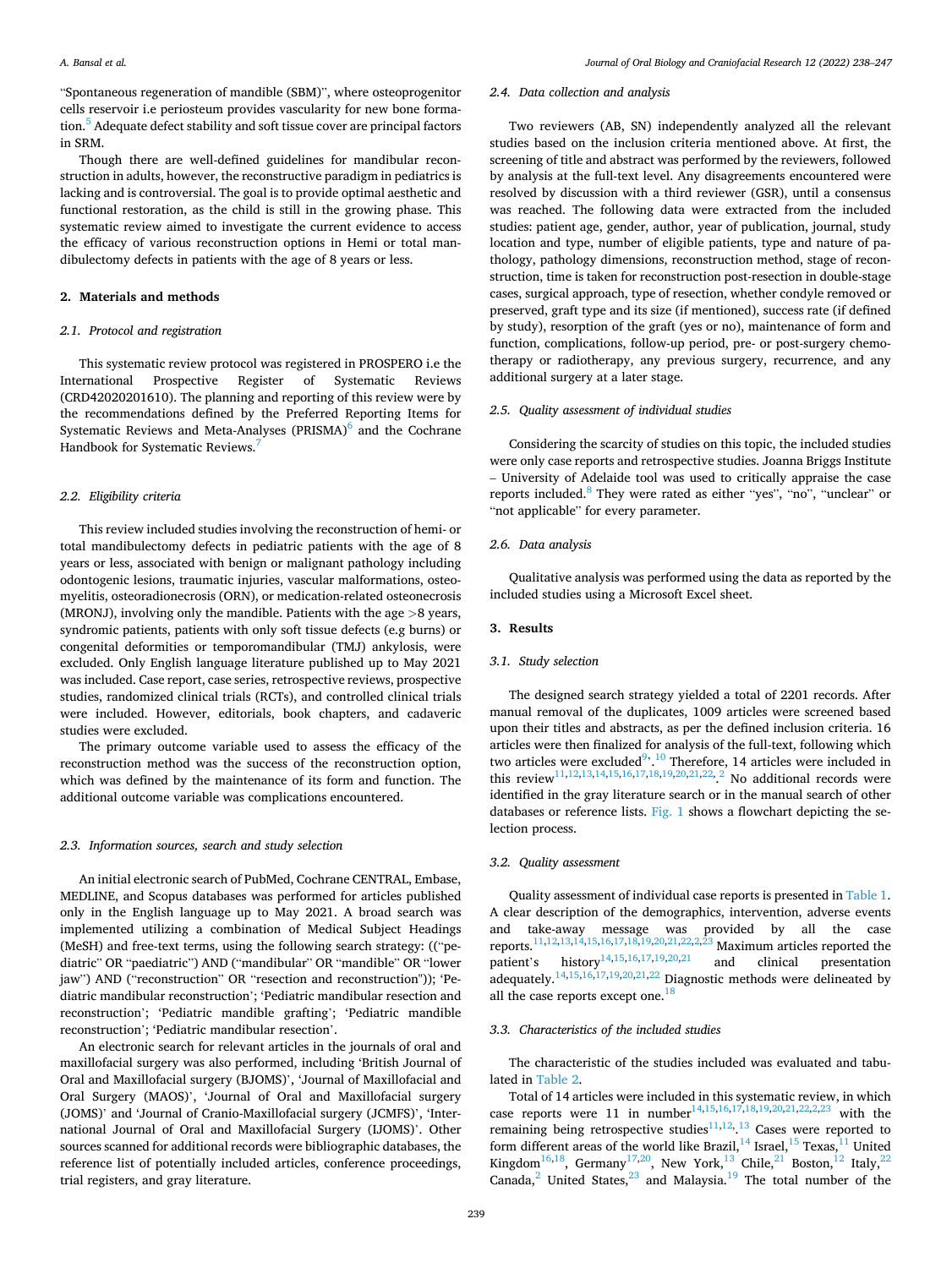<span id="page-2-0"></span>

**Fig. 1.** Shows the PRISMA flowchart depicting the selection process.

patients included were 22, out of which 12 were females<sup>11,14,15,17,12,22,19,20,23</sup> and 5 were males<sup>16,12,13,21, 2</sup> The mean age of affected males and females was 48.8 months and 37.67 months respectively. The youngest children to undergo reconstruction in our review were found to be of 6 months (two cases). $17,20$ 

Of the total reported pathologies, 15 were benign<sup>13,14,16,17,18,19,20,21,22,2,23</sup> in nature and 6 were malignant,  $15,11,12$ and one was not defined.<sup>8</sup> The most common benign pathology reported were desmoplastic fibroma $^{21,22,23}$  with 5 cases; and four cases of mela-notic neuroectodermal tumor (MNTI).<sup>[14,16,17,2](#page-9-0)0</sup> Ewing's sarcoma  $(2)^{11,12}$  and rhabdomyosarcoma  $(2)^{12}$  were the most common

pathologies in the malignant category. Dimensions of the pathology were described in two of the malignant cases only. One case  $15$  described the three-dimensional length of a lesion as  $7.8 \text{ cm} \times 5.5 \text{ cm} \times 5 \text{ cm}$ ; while the other case<sup>11</sup> only mentioned the length as 7 cm. Benign pathologies delineating the dimensions were 5 in number,  $16,20,21,22$  with the greatest being 5 cm  $\times$  4.5 cm x 3.5 cm in measurement.<sup>20</sup>

Hemi-mandibulectomy was performed in 21 cases; where condyle was preserved in 5 cases.<sup>13,17,19,22,23</sup> and removed in 9 cases<sup>14,15,16,17,20,21,22,2</sup> Total mandibulectomy was performed in only one case, along with bilateral removal of the condyles[.12 Reconstruction](#page-9-0)  was done at the same time of mandibulectomy i.e single stage in 19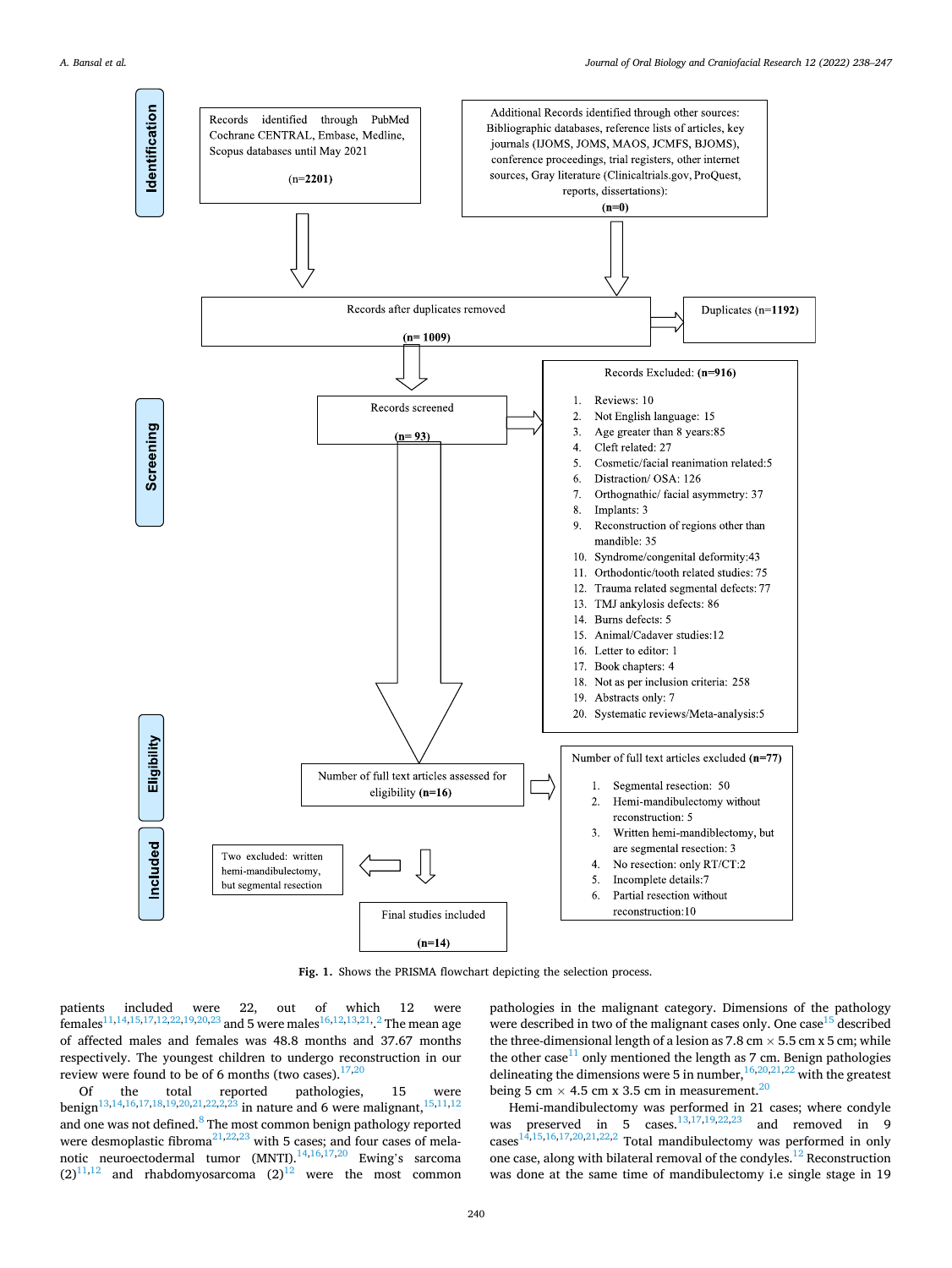<span id="page-3-0"></span>**Table 1** 

Critical appraisal of the case reports included in the systematic review with Joanna Briggs Institute-University of Adelaide tool.

| Author (year<br>of publication) | Were patient's<br>demographic<br>characteristics<br>clearly described? | Was the<br>patient's<br>history clearly<br>described and<br>presented as a<br>timeline? | Was the current<br>clinical condition<br>of the patient on<br>presentation<br>clearly described? | Were diagnostic<br>tests or<br>assessment<br>methods and the<br>results clearly<br>described? | Was the<br>intervention(s)<br>or treatment<br>procedure(s)<br>clearly<br>described? | Was the post-<br>intervention<br>clinical<br>condition<br>clearly<br>described? | Were adverse<br>events (harms) or<br>unanticipated<br>events identified<br>and described? | Does the<br>case report<br>provide<br>takeaway<br>lessons? |
|---------------------------------|------------------------------------------------------------------------|-----------------------------------------------------------------------------------------|--------------------------------------------------------------------------------------------------|-----------------------------------------------------------------------------------------------|-------------------------------------------------------------------------------------|---------------------------------------------------------------------------------|-------------------------------------------------------------------------------------------|------------------------------------------------------------|
| Volk et al.<br>(2020)           | Yes                                                                    | Yes                                                                                     | Yes                                                                                              | Yes                                                                                           | Yes                                                                                 | Yes                                                                             | Yes                                                                                       | Yes                                                        |
| Kazakydasan<br>et al. (2019)    | Yes                                                                    | Yes                                                                                     | Yes                                                                                              | Yes                                                                                           | Yes                                                                                 | Yes                                                                             | Yes                                                                                       | Yes                                                        |
| Skinner et al.<br>(2017)        | Yes                                                                    | Yes                                                                                     | Yes                                                                                              | Yes                                                                                           | Yes                                                                                 | Yes                                                                             | Yes                                                                                       | Yes                                                        |
| Potter et al.<br>(2016)         | Yes                                                                    | Unclear                                                                                 | Unclear                                                                                          | Unclear                                                                                       | Yes                                                                                 | Yes                                                                             | Yes                                                                                       | Yes                                                        |
| Faria et al.<br>(2013)          | Yes                                                                    | Yes                                                                                     | Yes                                                                                              | Yes                                                                                           | Yes                                                                                 | Yes                                                                             | Yes                                                                                       | Yes                                                        |
| Reiser et al.<br>(2013)         | Yes                                                                    | Yes                                                                                     | Yes                                                                                              | Yes                                                                                           | Yes                                                                                 | Yes                                                                             | Yes                                                                                       | Yes                                                        |
| Ferri et al.<br>(2012)          | Yes                                                                    | Unclear                                                                                 | Yes                                                                                              | Yes                                                                                           | Yes                                                                                 | Yes                                                                             | Yes                                                                                       | Yes                                                        |
| Eckardt et al.<br>(2010)        | Yes                                                                    | Yes                                                                                     | Yes                                                                                              | Yes                                                                                           | Yes                                                                                 | Yes                                                                             | Yes                                                                                       | Yes                                                        |
| Ahmed et al.<br>(2007)          | Yes                                                                    | Yes                                                                                     | Yes                                                                                              | Yes                                                                                           | Yes                                                                                 | Yes                                                                             | Yes                                                                                       | Yes                                                        |
| Eckardt et al.<br>(2001)        | Yes                                                                    | Yes                                                                                     | Yes                                                                                              | Yes                                                                                           | Yes                                                                                 | Yes                                                                             | Yes                                                                                       | Yes                                                        |
| Posnick et al.<br>(1993)        | Yes                                                                    | Unclear                                                                                 | Unclear                                                                                          | Yes                                                                                           | Yes                                                                                 | Yes                                                                             | Yes                                                                                       | Yes                                                        |

cases.[11,12,13,14,15,16,17,18,19,20,21,22,2,23 Second stage reconstruction was](#page-9-0)  done in the other three cases. $12,22$ 

Reconstruction was performed with grafts in all the single-stage reconstruction cases. Fibular grafts were used in eleven of the above cases<sup>11,12,13,14,15,21,2,23</sup>, with eight cases reconstructed with costochondral grafts.<sup>16,17,18,19,20,22</sup> Fibular grafts were used for second stage reconstruction in two cases, $12$  while CCG graft was used in the third case.[22 The time gap between mandibulectomy and reconstruction in](#page-9-0)  double stage cases was found to be 6 years and 10 months,  $^{12}$  5 years,  $^{12}$ and 1 year $^{22}$  respectively. The sub-mandibular approach was the most common surgical approach used.<sup>16,17,19,20</sup>

#### *3.4. Data analysis and outcomes of the included studies*

A descriptive synthesis of the study characteristics was evaluated and have been summarized in [Table 3.](#page-6-0)

# 1. Success of reconstruction

The success of reconstruction was defined as qualitatively and distinctively by all the studies. The function was considered as one of the most common success criteria, described as no masticatory difficulty in five studies.<sup>14,18,19,20,22</sup> Three studies described success radiographically, mentioning it to be a stable bone reconstruction with a well-integrated graft.<sup>15,11,13</sup> Others described success as perfect bone healing and growth in coordination with craniofacial development.<sup>16,17,21,12,2,23</sup>

Nine cases received either pre or post-operative chemo or radiotherapy, with a variable number of cycles. $11,14,16,12,18,12$  The cases observed varied follow-ups, with a maximum reported follow-up of 17 years.[22 Recurrence was not observed in the thirteen](#page-9-0)  cases, $\frac{11,14,15,16,17,19,20,23}{1}$  while it was not reported in the other nine cases.[12,13,18,21,22,2](#page-9-0)

## 2. Complications

# *3.5. Recipient site complications*

Recipient site complications were observed in the form of slight contour asymmetry or deficit of the mandible,  $14,17$  malocclusion, and deviation to the reconstructed site,  $11$  overgrowth in vertical direction,  $20$ extrusion of the miniplate, $16$  transient paralysis of the facial nerve, $21,19$ enlargement of rectus abdominis  $f$ lap, $^{12}$  failure of growth of neo-mandible in stage-I surgery,<sup>12</sup> loss of vestibular depth intraorally,<sup>2</sup> and partial resorption of the proximal side of the graft. $^{22}$ 

## *3.6. Donor site complications*

Deviation of the ankle valgus, $14$  great toe flexion contractures, $11$ discomfort, and stiffness in the ankle<sup>13</sup> and sural nerve anaesthesia<sup>21</sup> were amongst the observed donor site complications.

# **4. Discussion**

Reconstructive surgery following mandibular resection of benign or malignant pathology remains a controversial topic in the pediatric population. One can expect varied aesthetic deformities and irreversible functional deficits owing to the wide spectrum of pathologies involving the mandible. $^{24}$  It might result in wide continuity defects like hemi or total mandibulectomy, depending upon a multitude of factors like size and site of the lesion, nature of the lesion (benign or malignant), age of the patient, and concomitant radiotherapy or chemotherapy. $25$  The age-group for this study has been chosen to be 8 years or below, as reconstruction options in such age-group has sparse literature, and continues to a topic of debate.

Reconstruction of such defects is a challenge in pediatrics as the aim remains to match the growth potential of the patient, which is impossible to predict. $26$  Also, the graft donor sites fundamentally used in adults, like fibula, iliac crest, and CCG might lead to significant deformity locally in the younger population, due to the disruption of their growth center. Autogenous grafts, vascularized free flaps, or prosthesis have been utilized for such reconstruction, however, prosthetic material is not considered suitable in growing children as their dimensions are fixed, and there is a risk of condylar-head wear or fracture of the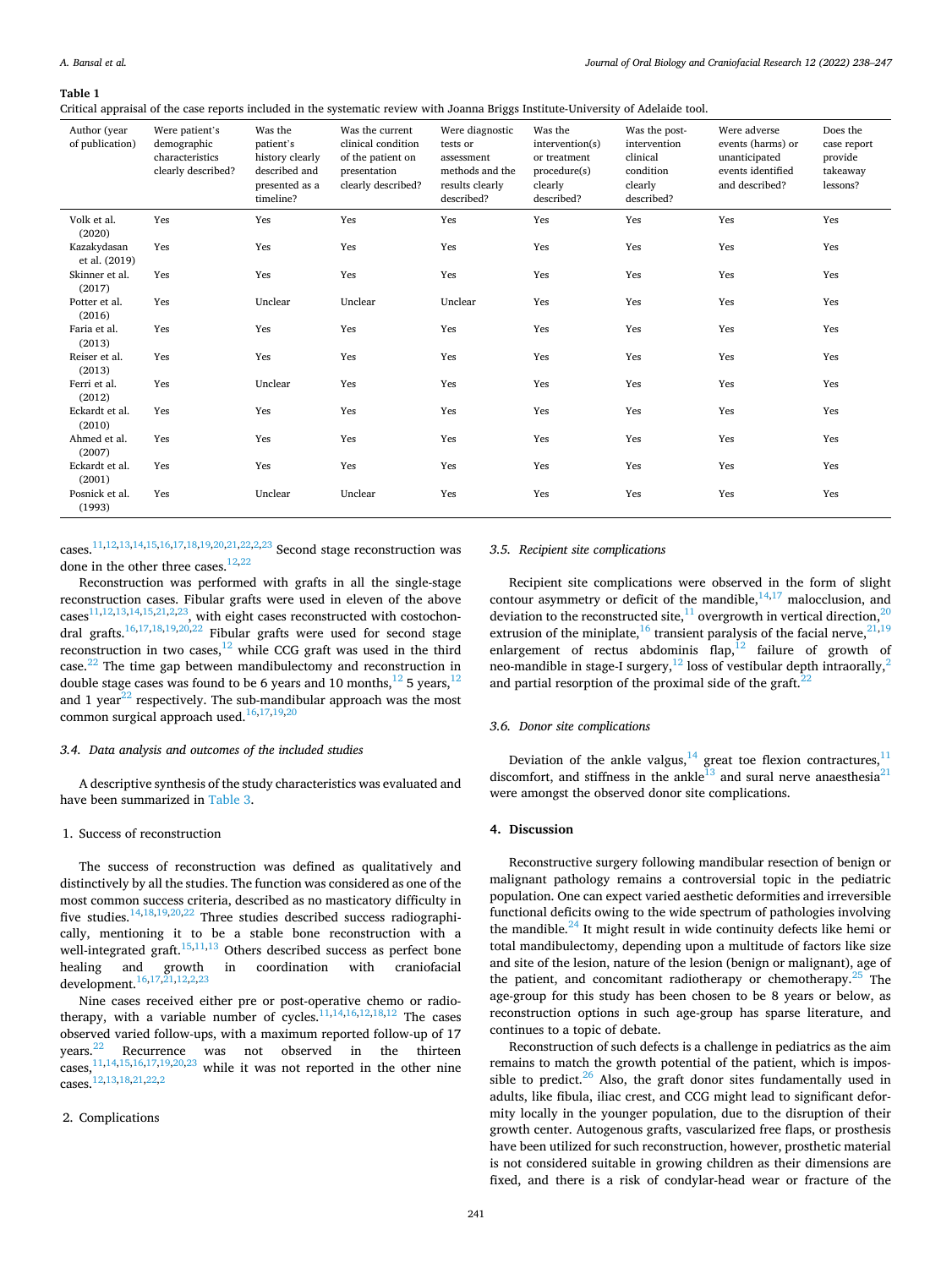| ction | Stage of<br>reconstruction | Time for<br>reconstruction<br>double stage<br>cases |
|-------|----------------------------|-----------------------------------------------------|
|       | Single                     | NA                                                  |
| afe.  | Single                     | NA                                                  |

 $\boldsymbol{A}.$  Bansal et al. *A. Bansal et al.* 

<span id="page-4-0"></span>

| Ser<br>no | Author                | Year | Study<br>location       | Study type             | Sample<br>size | Age/<br>Gender               | Pathology                                     | Nature of<br>pathology<br>(Benign/<br>Malignant) | Pathology<br>dimensions                  | Type of reconstruction                                                                                                                     | Stage of<br>reconstruction | Time for<br>reconstruction in<br>double stage<br>cases | Surgical<br>approaches                                        |
|-----------|-----------------------|------|-------------------------|------------------------|----------------|------------------------------|-----------------------------------------------|--------------------------------------------------|------------------------------------------|--------------------------------------------------------------------------------------------------------------------------------------------|----------------------------|--------------------------------------------------------|---------------------------------------------------------------|
| 1.        | Volk et al.           | 2020 | United<br><b>States</b> | Case report            | $\mathbf{1}$   | 2/F                          | Desmoid fibromatosis                          | Benign                                           | $_{\rm NR}$                              | Graft and plating                                                                                                                          | Single                     | NA                                                     | $\rm NR$                                                      |
| 2.        | Kazakydasan<br>et al. | 2019 | Malaysia                | Case Report            | $\mathbf{1}$   | 8 y/F                        | Basal cell<br>ameloblastoma                   | Benign                                           | NR                                       | Graft and<br>reconstruction plate                                                                                                          | Single                     | NA                                                     | Sub-mandibular<br>approach                                    |
| 3.        | Skinner et al.        | 2017 | Chile                   | Case report            | $\mathbf{1}$   | 3 y 7<br>$\text{m}/\text{M}$ | Desmoplastic fibroma                          | Benign                                           | $5 \text{ cm} \times 4.5$<br>cm x 3.5 cm | Graft and resorbable<br>polylactate plate, and<br>angle fixed with<br>titanium plate                                                       | Single                     | NA                                                     | Pre-auricular<br>approach<br>extending to neck                |
| 4.        | Potter et al.         | 2016 | United<br>kingdom       | Case report            | $\mathbf{1}$   | 3 y/NR                       | Neuroblastoma                                 | Benign                                           | $\rm NR$                                 | Graft and mini fragment<br>plates (IMF for two<br>weeks)                                                                                   | Single                     | NA                                                     | Curvilinear<br>incision                                       |
| 5.        | Faria et al.          | 2013 | Brazil                  | Case report            | $\mathbf{1}$   | $8 \text{ m/F}$              | Melanotic<br>neuroectodermal<br>tumor         | Benign                                           | $_{\rm NR}$                              | Graft                                                                                                                                      | Single                     | NA                                                     | NR                                                            |
| 6.        | Reiser et al.         | 2013 | Israel                  | Case report            | $\mathbf{1}$   | 6 y/F                        | Pediatric ameloblastic<br>fibro-odontosarcoma | Malignant                                        | 7.8 cm $\times$<br>5.5 cm x 5.1<br>cm    | Graft plus 2 mm<br>reconstruction plate                                                                                                    | Single                     | NA                                                     | Midline lip split<br>extra oral<br>approach (as per<br>image) |
| 7.        | Ferri et al.          | 2012 | Italy                   | Case report            | 3              | 3 y/F                        | Desmoplastic fibroma                          | Benign                                           | 45 x 50 $\times$<br>43mm                 | Graft and miniplates                                                                                                                       | Single                     | NA                                                     | Combine cervical<br>and intra-oral<br>approach                |
|           |                       |      |                         |                        |                | 2 y/F                        | Desmoplastic fibroma                          | Benign                                           | 40 mm $\times$<br>35 mm<br>x43mm         | Graft and miniplates                                                                                                                       | Single                     | NA                                                     | Cervical approach                                             |
|           |                       |      |                         |                        |                | 2 y/F                        | Desmoplastic fibroma                          | Benign                                           | $_{\rm NR}$                              | Stage I: Graft and<br>miniplates<br>Stage II: Removal and<br>second graft                                                                  | Double                     | 1 <sub>y</sub>                                         | Cervical approach                                             |
| 8.        | Eckardt et al.        | 2010 | Germany                 | Case report            | $\overline{2}$ | $6 \text{ m/F}$              | Melanotic<br>Neuroectodermal<br>tumor         | Benign                                           | <b>NR</b>                                | Graft                                                                                                                                      | Single                     | NA                                                     | Submandibular<br>approach                                     |
|           |                       |      |                         |                        |                | 2 y/F                        | Ameloblastoma                                 | Benign                                           | NR                                       | Graft plus 1.5 mm<br>titanium miniplates                                                                                                   | Single                     | NA                                                     | Combined<br>submandibular<br>and transoral<br>approach        |
| 9.        | Crosby et al.         | 2008 | Texas                   | Retrospective<br>study | $\mathbf{1}$   | 5 y/F                        | Ewing's sarcoma                               | Malignant                                        | 7 cm                                     | Graft plus 2.4 mm<br>reconstruction plate                                                                                                  | Single                     | NA                                                     | NR                                                            |
| 10.       | Guo et al.            | 2008 | Boston                  | Retrospective<br>study | 6              | $10 \text{ m}$<br>NR         | Germ cell tumor                               | $\rm NR$                                         | NR                                       | Graft                                                                                                                                      | Single                     | NA                                                     | NR                                                            |
|           |                       |      |                         |                        |                | $14 \text{ m}$ /<br>M        | Rhabdomyosarcoma                              | Malignant                                        | $_{\rm NR}$                              | Stage 1: titanium plate<br>with acrylic spacer,<br>which was covered with<br>myocutaneous rectus<br>abdominis free flap<br>Stage II: Graft | Double                     | 6 y 10 m                                               | NR                                                            |
|           |                       |      |                         |                        |                | 6 y/F                        | Ewing's Sarcoma                               | Malignant                                        | NR                                       | Stage I: Graft plus<br>reconstruction plate<br>Stage II: free fibula plus<br>osseointegrated<br>implants                                   | Double                     | 5 y                                                    | $\rm NR$                                                      |
|           |                       |      |                         |                        |                | $8 \text{ y/NR}$             | Fibrosarcoma                                  | Malignant                                        | NR                                       | Graft                                                                                                                                      | Single                     | <b>NA</b>                                              | <b>NR</b><br>(continued on next page)                         |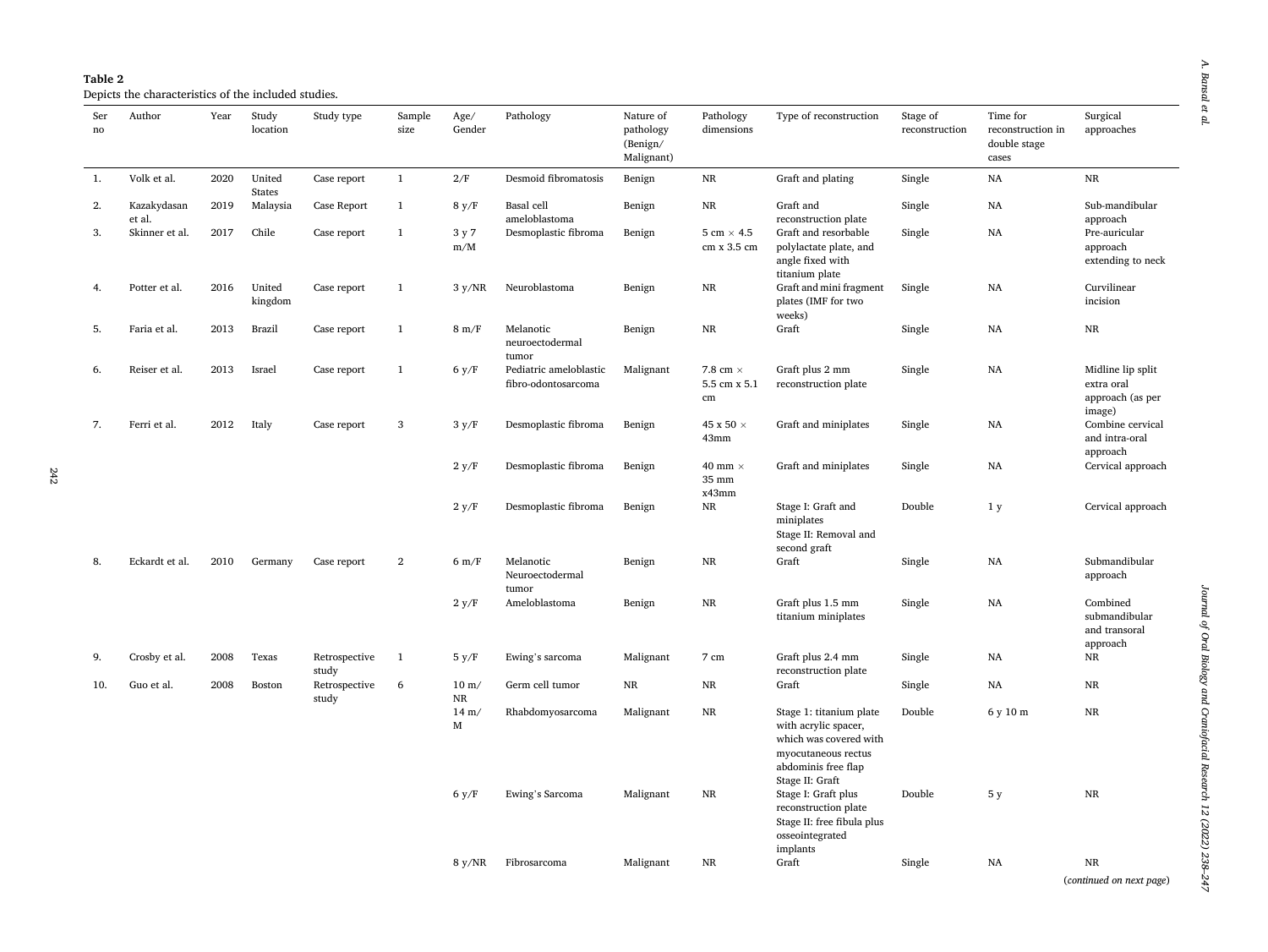|                   | Table 2 (continued) |      |                   |                                                                                           |                |                                           |                                      |                                                          |                                    |                                                          |                            |                                                        |                           |
|-------------------|---------------------|------|-------------------|-------------------------------------------------------------------------------------------|----------------|-------------------------------------------|--------------------------------------|----------------------------------------------------------|------------------------------------|----------------------------------------------------------|----------------------------|--------------------------------------------------------|---------------------------|
| Ser<br>ă          | Author              | Year | location<br>Study | Study type                                                                                | Sample<br>size | Gender<br>Age/                            | Pathology                            | Malignant)<br>pathology<br>Nature of<br>$\mbox{Benign}/$ | dimensions<br>Pathology            | Type of reconstruction                                   | reconstruction<br>Stage of | reconstruction in<br>double stage<br>Time for<br>cases | approaches<br>Surgical    |
|                   |                     |      |                   |                                                                                           |                | 5 y/NR                                    | Neural ectodermic<br>tumor           | Benign                                                   | Ĕ                                  | Graft                                                    | Single                     | ≸                                                      | Ĕ                         |
|                   |                     |      |                   |                                                                                           |                | <b>iy/NR</b><br>S                         | Rhabdomyosarcoma                     | Malignant                                                | Ĕ                                  | Graft                                                    | Single                     | Á                                                      | Ĕ                         |
| $\overline{a}$    | Ahmed et al.        | 2007 | United            | Case report                                                                               |                | $\mathrm{m}/\mathrm{M}$<br>$\overline{a}$ | Melanotic                            | Benign                                                   | 4.2 cm $\times$ 3                  | Graft and 6 hole                                         | Single                     | ΧÁ.                                                    | Submandibular             |
|                   |                     |      | Kingdom           |                                                                                           |                |                                           | neuroectodermal<br>Turnor            |                                                          | $cmx$ 3 $cm$                       | miniplate                                                |                            |                                                        | incision                  |
| $\ddot{c}$        | Eckardt et al.      | 2001 | Germany           | Case Report                                                                               |                | m/F<br>$\circ$                            | ectodermal Tumor<br>Melanotic Neuro- | Benign                                                   | $3 \text{ cm} \times 4 \text{ cm}$ | Graft                                                    | Single                     | Á                                                      | Submandibular<br>approach |
| $\overline{13}$ . | Genden et al.       | 2000 | New York          | Retrospective                                                                             |                | 8 y/M                                     | Aggressive Juvenile                  | Benign                                                   | Ĕ                                  | Graft along with                                         | Single                     | ŃN                                                     | ğ                         |
|                   |                     |      |                   | Study                                                                                     |                |                                           | Fibromatosis                         |                                                          |                                    | reconstruction plates<br>and osseointegrated<br>implants |                            |                                                        |                           |
| 14.               | Posnick et al.      |      | 1993 Canada       | Case Report                                                                               |                | WA.<br>r                                  | fibromatosis<br>Aggressive           | Benign                                                   | Ĕ                                  | Graft and miniplates                                     | Single                     | Ź                                                      | Ĕ                         |
|                   |                     |      |                   | y, years; m, Months; NR, not reported; NA, not applicable; IMF, Inter-maxillary fixation. |                |                                           |                                      |                                                          |                                    |                                                          |                            |                                                        |                           |

prosthetic plate, $27$  lead to inappropriate results due to rapidly evolving dynamics of the face. Also, no author has discussed the iliac crest bone graft reliability in such cases.<sup>[28](#page-9-0)</sup>

Earlier, there was a consensus against the use of micro-vascularized bone graft in infants due to their incomplete ossification.<sup>29</sup> Posnick et al. first reported the use of vascularized fibula flap for reconstruction of the pediatric mandible.[2 During the wide literature search for the use of](#page-9-0)  such grafts in hemi or total mandibulectomy defects, in children less than or equal to 8 years, yielded only case reports or retrospective studies, including 11 patients in this review.[12 All the cases showed](#page-9-0)  varied age-groups and the nature of pathologies, with the two youngest age groups being 8 months<sup>14</sup> and 14 months.<sup>12</sup> Our review did not show any effect of the nature of lesion on the growth potential post-operatively, in contrast to a review which observed greater continued growth in benign lesions as compared to malignant lesions.<sup>30</sup> Though radiotherapy is known to cause impaired bone remodeling, however, none of the included studies reported growth restriction due to the same. Literature also could not identify any study focusing on the effect of chemo- or radiotherapy on graft success.

The potential for growth of the reconstructed mandible with vascularized fibular graft has been controversial. Three techniques have been defined for the fibular reconstruction of the larger defects.<sup>30</sup> In the first technique, distal fibular end substitutes the condyle, and the soft tissue covers its head, known as the "fibula substitute condyle technique".[27 In](#page-9-0)  the "condyle graft technique", the resected condyle is transplanted to the fibular end. $31$  In the third "[condylar preservation](#page-9-0)" technique, the condylar head is preserved while resection. $32$  This last technique is often preferred over others as it preserves the native condyle with the growth potential. Zhang et al. showed greater growth when the condyle was preserved  $(81.5\%)$ ,<sup>30</sup> which is in contrast to our review where both the groups (condyle preserved or removed) retained their growth ability.

Literature reveals that even after condyle preservation, the growth is not consistent with the native mandible due to the interruption of continuity.<sup>30</sup> An animal study showed regeneration of the condyle is possible after condylectomy.<sup>33</sup> It is also observed that the surrounding tissues also facilitate the growth of the mandible. $34$  Spontaneous regeneration of bone has been reported in literature if there is intact adjacent periosteum,<sup>5</sup> however, it does not apply to the wide continuity defects. Hence the growth of the un-resected mandibular segment along with graft remains uncertain. If condyle is resected, whether it should be reconstructed or not is also a matter of debate. Some studies recommend against its reconstruction.<sup>11</sup> Also, fibular graft carries the risk of ankle joint deformity, $14$  therefore, it is suggested to preserve the distal end of the graft to stabilize the ankle. $12$ 

The use of CCG grafts in such wide hemi-mandibulectomy defects is also sparse. Only six case reports could be ascertained in literature, including nine patients, with 6 months being the youngest child to undergo the same.<sup>17,20</sup> All were benign pathologies, with no observed effect of chemo- or radiotherapy on the growth potential. Ahmed et al. advocated CCG graft for reconstruction of extensive defects of the mandible in the infants, $16$  which is in accordance to the findings of Eckardt et al., $^{17}$  where he concluded it to be ideal as they cause minimal donor site morbidity, and no resorption even after 15 years of follow-up. Potter et al. described superior epigastric artery based vascularized CCG graft, especially in cases where radiotherapy is indicated.<sup>18</sup> Usually CCG reconstruction is done with two consecutive ribs, in a "double-barrel" manner, to increase the height of the mandible, with its cartilaginous stump acting as the condylar head. Though it is considered anatomically similar to the mandibular condyle, it carries the risk of unpredictable overgrowth, governed by the amount of the graft cartilage. $31$  CCG can also cause ankylosis due to the conversion of cartilage to bone.<sup>[35](#page-9-0)</sup>

The success of the grafts, whether fibular or CCG, was evaluated via growth potential or radiological methods like orthopantomogram or computed tomography in the included studies, which have suggested that both the grafted fibular bone and the residual mandible facilitates the mandibular growth. $11$  It has been observed that the width of the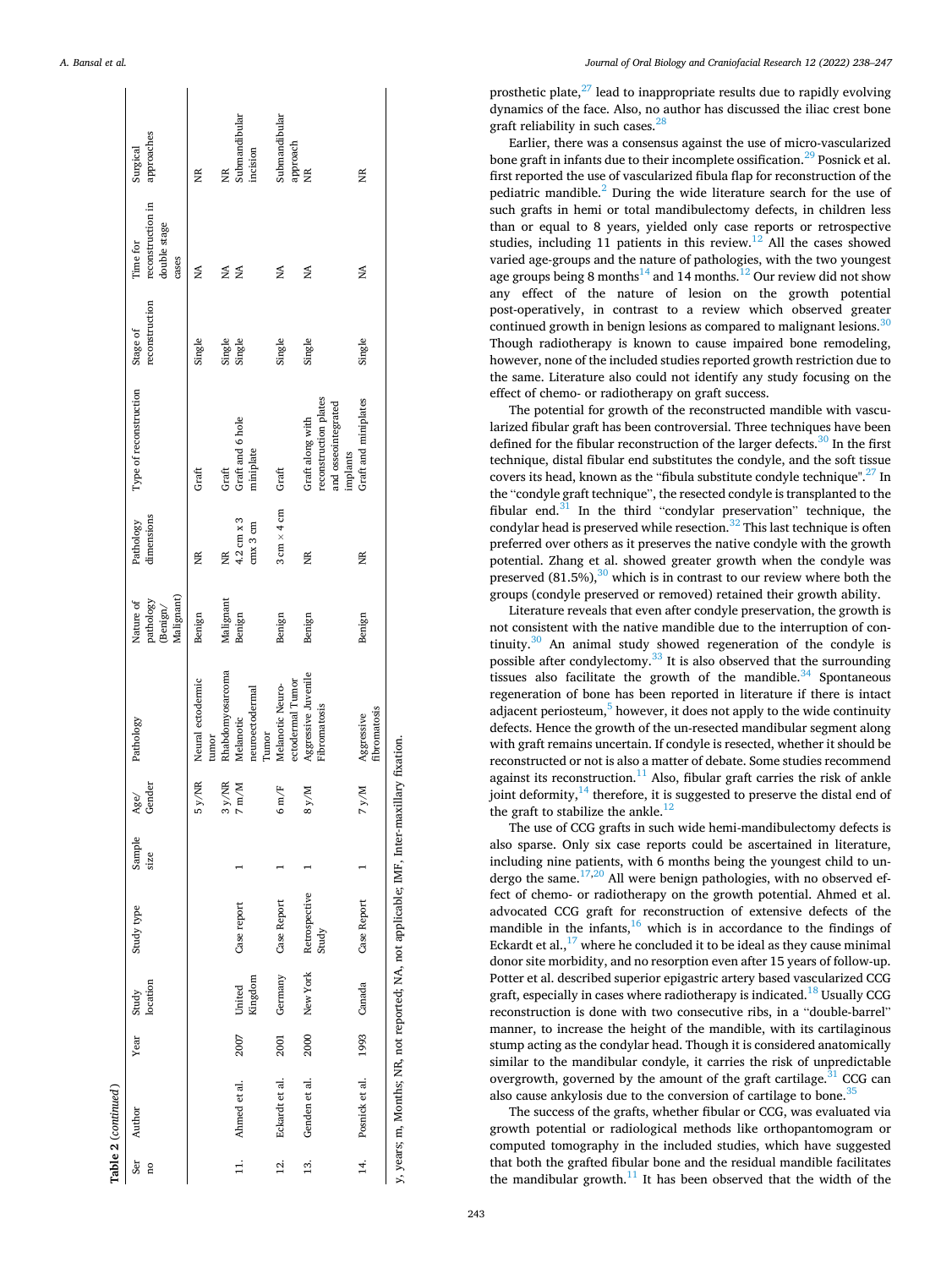$\boldsymbol{A}.$  Bansal et al. *A. Bansal et al.* 

<span id="page-6-0"></span>Depicts a summary of descriptive synthesis of the study characteristics.

| S.<br>No. | Author's<br>name      | Resection type<br>(HM, TM)                                | Condyle<br>preserved<br>or<br>removed? | Type of graft<br>used/Size                                                                                                   | Success rate                                                                                        | Resorption<br>of grafts                                                                    | Maintenance of<br>form and<br>function                          | Complications                                                                                                                | Follow up<br>period                          | RT or CT/<br>prior or<br>post<br>surgery               | Any previous<br>surgery                                   | Recurrence                        | Plate/graft<br>removal at later<br>stage OR any<br>additional<br>surgery                                                         |
|-----------|-----------------------|-----------------------------------------------------------|----------------------------------------|------------------------------------------------------------------------------------------------------------------------------|-----------------------------------------------------------------------------------------------------|--------------------------------------------------------------------------------------------|-----------------------------------------------------------------|------------------------------------------------------------------------------------------------------------------------------|----------------------------------------------|--------------------------------------------------------|-----------------------------------------------------------|-----------------------------------|----------------------------------------------------------------------------------------------------------------------------------|
| 1.        | Volk et al.           | Left HM                                                   | Preserved                              | Vascularized free<br>fibula flap                                                                                             | Growth<br>observed for<br>neo-mandible                                                              | No                                                                                         | Facial<br>symmetry, good<br>occlusion and<br>MIO                | No                                                                                                                           | 3y                                           | NR                                                     | $_{\rm NR}$                                               | No                                | Hardware<br>removal after 8<br>${\bf m}$                                                                                         |
| 2.        | Kazakydasan<br>et al. | Right HM                                                  | Preserved                              | CCG                                                                                                                          | No trismus,<br>acceptable<br>occlusion                                                              | $_{\rm NR}$                                                                                | Right facial<br>asymmetry                                       | FN paraesthesia                                                                                                              | 6 m                                          | $_{\rm NR}$                                            | Same site<br>surgical<br>tumor<br>removal, 9 m<br>earlier | No                                | $\rm NR$                                                                                                                         |
| 3.        | Skinner et al.        | Right HM                                                  | Removed                                | Free fibular graft/<br>14 cm-long<br>osseous flap, $6 \times$<br>4 cm cutaneous<br>island                                    | Good flap<br>growth                                                                                 | No                                                                                         | B/L condylar<br>movement<br>palpable<br>No speech<br>impairment | Immediate<br>transient FN<br>paralysis<br>2 m: sural nerve<br>anaesthesia                                                    | 6 y                                          | $_{\rm NR}$                                            | $_{\rm NR}$                                               | No                                | $\rm NR$                                                                                                                         |
| 4.        | Potter et al.         | Right HM                                                  | NR                                     | Vascularized C/L<br>anterior rib<br>segment                                                                                  | Good<br>mandibular<br>function                                                                      | No                                                                                         | Good<br>mandibular<br>function                                  | None                                                                                                                         | After<br>every 3 m<br>(limit NR)             | Post<br>operative<br>RT<br>(number<br>of cycles<br>NR) | No                                                        | NR                                | $\rm ND$                                                                                                                         |
| 5.        | Faria et al.          | Right HM                                                  | Removed                                | Right fibular<br>osteocutaneous<br>free flap/fibular<br>segment: 8.9 cm;<br>skin paddle: 4.5<br>$\times$ 2.1 cm <sup>2</sup> | Good bone flap<br>growth                                                                            | No                                                                                         | Adequate<br>mandibular<br>contour and<br>function               | Ankle valgus<br>deviation on the<br>donor leg<br>Slight<br>mandibular<br>contour<br>asymmetry                                | 12y                                          | 3 courses<br>of CT prior                               | No                                                        | No                                | <b>NR</b>                                                                                                                        |
| 6.        | Reiser et al.         | Left HM                                                   | Removed                                | Free vascularized<br>osteocutaneous<br>fibular flap                                                                          | OPG and 3D CT<br>showed a<br>stable bone<br>reconstruction                                          | No                                                                                         | Normal<br>functional<br>movements and<br>aesthetics             | None                                                                                                                         | 1 <sub>y</sub>                               | $\rm NR$                                               | No                                                        | No                                | Planned within<br>2 y of surgery                                                                                                 |
| 7.        | Ferri et al.          | <b>CASE 1</b><br>Right<br>mandibulectomy<br>(till canine) | CASE 1<br>Removed                      | <b>CASE 1</b><br>CCG (two ribs)                                                                                              | <b>CASE 1</b><br>Good aesthetic<br>and functional<br>outcome                                        | <b>CASE 1</b><br>NR                                                                        | <b>CASE 1</b><br>Good aesthetic<br>and functional<br>outcome    | <b>CASE 1</b><br>None                                                                                                        | CASE 1<br>3y                                 | CASE 1<br>$_{\rm NR}$                                  | <b>CASE 1</b><br>NR                                       | CASE 1<br>No                      | <b>CASE 1</b><br>NR                                                                                                              |
|           |                       | CASE 2<br>Left HM                                         | CASE 2<br>Removed                      | CASE 2<br>CCG (two ribs)                                                                                                     | CASE <sub>2</sub><br>Good aesthetic<br>and functional<br>outcome                                    | CASE 2<br>NR                                                                               | CASE 2<br>Good aesthetic<br>and functional<br>outcome           | CASE 2<br>None                                                                                                               | CASE 2<br>$2v$ and $2$<br>m                  | CASE 2<br>NR                                           | CASE 2<br><b>NR</b>                                       | CASE 2<br>No                      | CASE 2<br>NR                                                                                                                     |
|           |                       | CASE <sub>3</sub><br>Right HM                             | CASE 3<br>Preserved                    | CASE 3<br>Stage I: CCG (one)<br>with miniplates<br>Stage II: second<br>rib graft                                             | <b>CASE 3</b><br>Reasonable<br>aesthetic<br>results<br>Good<br>restoration of<br>facial<br>symmetry | CASE 3<br>After 1 y of<br>stage I:<br>partial<br>resorption<br>of the<br>proximal<br>graft | CASE 3<br>After 8 y of<br>Stage II:<br>mandibular<br>deviation  | <b>CASE 3</b><br>After 1 y of<br>stage I: partial<br>resorption of<br>the proximal<br>graft; with<br>subsequent non<br>union | <b>CASE 3</b><br>Total of<br>17 <sub>y</sub> | CASE 3<br>$_{\rm NR}$                                  | CASE 3<br>NR                                              | CASE 3<br>No                      | <b>CASE 3</b><br>Stage II: plate<br>removal and<br>second rib)<br>8 y after second<br>surgery: sagittal<br>osteo-<br>distraction |
| 8.        | Eckardt et al.        | <b>FIRST CASE</b><br>Left HM                              | <b>FIRST</b><br><b>CASE</b><br>Removed | <b>FIRST CASE</b><br>CCG (two)                                                                                               | <b>FIRST CASE</b><br>Perfect bone<br>healing                                                        | <b>FIRST CASE</b><br>15 y: No<br>resorption                                                | <b>FIRST CASE</b><br>At 2 and 6 $v$ :<br>Slight vertical        | <b>FIRST CASE</b><br>15 y: facial<br>contour deficit                                                                         | <b>FIRST</b><br><b>CASE</b><br>15y           | <b>FIRST</b><br><b>CASE</b><br><b>NR</b>               | <b>FIRST CASE</b><br>No                                   | <b>FIRST</b><br><b>CASE</b><br>No | <b>FIRST CASE</b><br>At 15 y: lateral<br>mandibular                                                                              |

(*continued on next page*)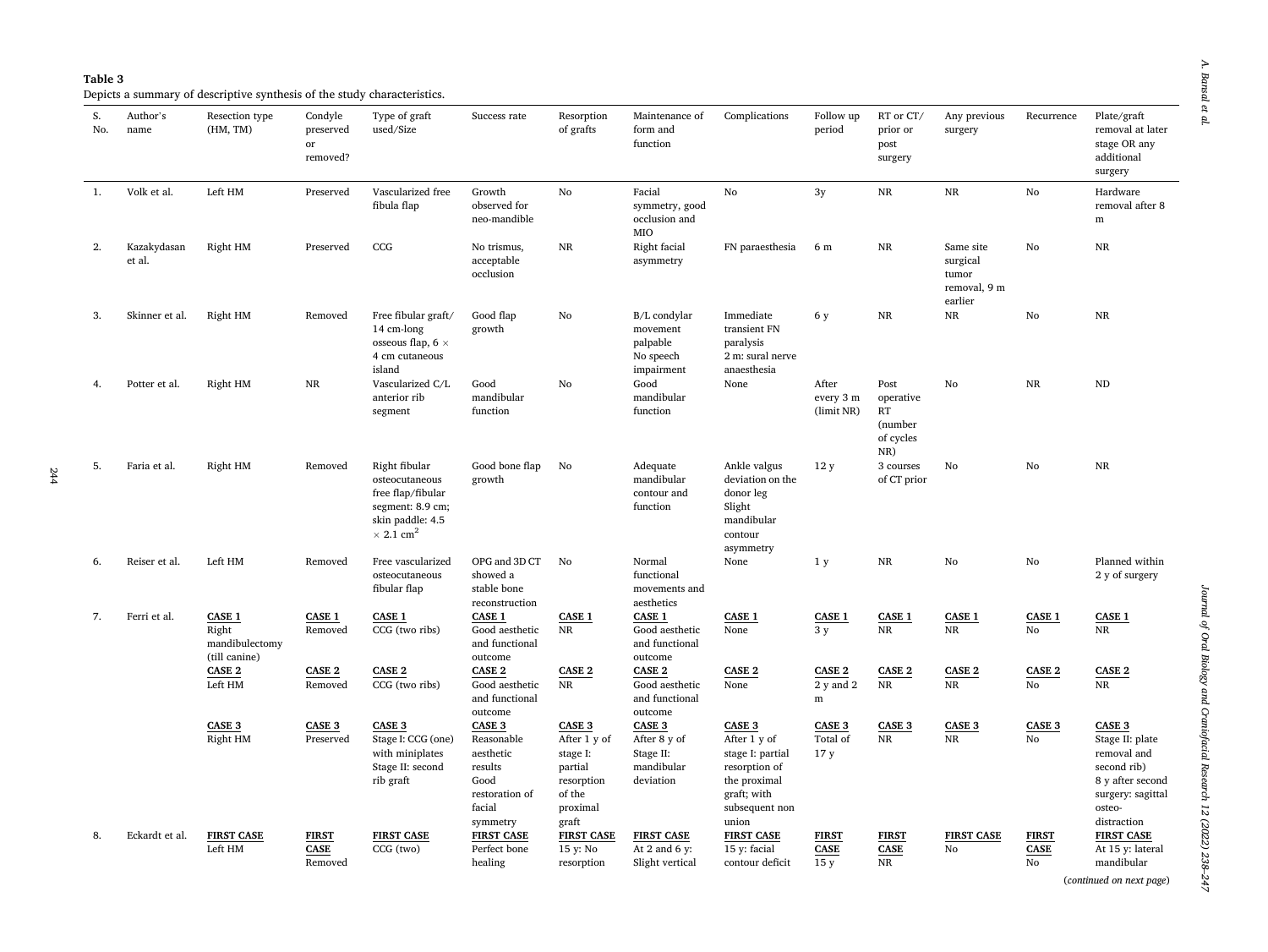| Condyle<br>preserved<br>or<br>removed? | Type of graft<br>used/Size        | Success rate                         | Resorption<br>of grafts      | Maintenance of<br>form and<br>function                                               | Complications      | Follow up<br>period          | RT or CT/<br>prior or<br>post<br>surgery | Any previous<br>surgery      | Recurrence                   | Plate/graft<br>removal at later<br>stage OR any<br>additional<br>surgery |
|----------------------------------------|-----------------------------------|--------------------------------------|------------------------------|--------------------------------------------------------------------------------------|--------------------|------------------------------|------------------------------------------|------------------------------|------------------------------|--------------------------------------------------------------------------|
|                                        |                                   |                                      |                              | overgrowth and<br>transverse<br>growth<br>inhibition of<br>reconstructed<br>mandible |                    |                              |                                          |                              |                              | bone<br>augmentation<br>with autogenous<br>iliac crest graft             |
| <b>SECOND</b><br><b>CASE</b>           | <b>SECOND CASE</b><br>$CCG$ (two) | <b>SECOND CASE</b><br>Stable results | <b>SECOND</b><br><b>CASE</b> | <b>SECOND CASE</b><br>Stable till 5 v                                                | <b>SECOND CASE</b> | <b>SECOND</b><br><b>CASE</b> | <b>SECOND</b><br><b>CASE</b>             | <b>SECOND</b><br><b>CASE</b> | <b>SECOND</b><br><b>CASE</b> | <b>SECOND CASE</b>                                                       |
|                                        |                                   |                                      |                              |                                                                                      | None               |                              |                                          |                              |                              | <b>NR</b>                                                                |

|     |               | <b>SECOND CASE</b><br>Right HM | <b>SECOND</b><br>CASE<br>Preserved | <b>SECOND CASE</b><br>CCG (two)                                                                             | <b>SECOND CASE</b><br>Stable results<br>of<br>reconstructed<br>mandible             | <b>SECOND</b><br>CASE<br>$\mathbf{N}\mathbf{o}$<br>resorption<br>$till$ 5 $y$ | growth<br>inhibition of<br>reconstructed<br>mandible<br><b>SECOND CASE</b><br>Stable till 5 y | <b>SECOND CASE</b><br>None                                                                                                                      | <b>SECOND</b><br>$\operatorname{CASE}$<br>5y           | <b>SECOND</b><br>CASE<br>NR                                            | <b>SECOND</b><br>CASE<br>No | <b>SECOND</b><br>CASE<br>No | with autogenous<br>iliac crest graft<br><b>SECOND CASE</b><br>$\rm NR$ |
|-----|---------------|--------------------------------|------------------------------------|-------------------------------------------------------------------------------------------------------------|-------------------------------------------------------------------------------------|-------------------------------------------------------------------------------|-----------------------------------------------------------------------------------------------|-------------------------------------------------------------------------------------------------------------------------------------------------|--------------------------------------------------------|------------------------------------------------------------------------|-----------------------------|-----------------------------|------------------------------------------------------------------------|
| g.  | Crosby et al. | Right HM                       | <b>NR</b>                          | Osteo-cutaneous<br>vascularized<br>fibula flap                                                              | Regular diet<br>and normal<br>MIO<br>OPG showed<br>good bone<br>union and<br>growth | $\mathbf{N}\mathbf{o}$                                                        | Malocclusion<br>and deviation to<br>the<br>reconstructed<br>site                              | Recipient site:<br>wound<br>infection,<br>contour<br>deformity,<br>hypertrophic<br>scar<br>Donor sites:<br>Great toe<br>flexion<br>contractures | 4 y 9 and<br>${\bf m}$                                 | Pre<br>operative<br>CT (cycles<br>$NR$ )                               | Yes (NR)                    | No                          | Yes (time period<br>NR)                                                |
| 10. | Guo et al.    | <b>CASE 1</b><br>Right HM      | CASE 1<br>NR                       | <b>CASE 1</b><br>Osteocutaneous<br>free fibular flap                                                        | <b>CASE 1</b><br>Successful                                                         | <b>CASE 1</b><br>NR                                                           | CASE 1<br>NR                                                                                  | <b>CASE 1</b><br>None                                                                                                                           | CASE 1<br>2y                                           | <b>CASE 1</b><br>CT (both<br>pre and<br>post<br>surgery;<br>cycles NR) | <b>CASE 1</b><br>NR         | CASE 1<br>NR                | CASE 1<br>NR                                                           |
|     |               | CASE 2<br>Right HM             | CASE 2<br><b>NR</b>                | CASE 2<br>Stage 1:<br>myocutaneous<br>rectus abdominis<br>free flap<br>Stage 2: Free<br>fibula flap         | CASE 2<br>Successful                                                                | CASE 2<br>NR                                                                  | CASE 2<br><b>NR</b>                                                                           | CASE 2<br>Subcutaneous<br>portion of<br>rectus<br>abdominis flap<br>enlarged after 7<br>y                                                       | CASE 2<br>7 y after<br>Stage I<br>After<br>fibula: 2 y | CASE 2<br>Not given                                                    | CASE 2<br>NR                | CASE 2<br>NR                | CASE 2<br>C/L vertical<br>ramus<br>osteotomy at<br>age of 8 y          |
|     |               | CASE 3<br><b>TM</b>            | CASE 3<br>Removed<br>bilaterally   | CASE 3<br>Coast to coast<br>fibular<br>reconstruction:<br>Stage I: left fibula<br>Stage II: right<br>fibula | CASE <sub>3</sub><br>Successful                                                     | CASE 3<br>$_{\rm NR}$                                                         | CASE 3<br>NR                                                                                  | CASE 3<br>No growth of<br>fibula neo-<br>mandible                                                                                               | CASE 3<br>5y in<br>stage I<br>Stage II:<br>2 y         | CASE 3<br>CT (Time<br>and<br>number of<br>cycles NR)                   | CASE 3<br>NR                | CASE 3<br>NR                | CASE 3<br>Latisimus dorsi<br>flap in second<br>stage                   |
|     |               | CASE 4<br>Left HM              | CASE 4<br>NR                       | CASE 4<br>Left<br>osteocutaneous<br>fibular graft                                                           | CASE 4<br>Successful                                                                | CASE 4<br><b>NR</b>                                                           | CASE 4<br><b>NR</b>                                                                           | <b>CASE 4</b><br>None                                                                                                                           | CASE 4<br>2y                                           | <b>CASE 4</b><br>RT (Time<br>and<br>number of<br>cycles NR)            | CASE 4<br>NR                | CASE 4<br>NR                | CASE 4<br>NR                                                           |
|     |               | CASE <sub>5</sub><br>Right HM  | CASE <sub>5</sub><br>NR            | <b>CASE 5</b><br>Right<br>osteocutaneous                                                                    | CASE <sub>5</sub><br>Successful                                                     | CASE <sub>5</sub><br>NR                                                       | <b>CASE 5</b><br>$_{\rm NR}$                                                                  | <b>CASE 5</b><br>None                                                                                                                           | CASE <sub>5</sub><br>2y                                | CASE <sub>5</sub><br>RT (Time<br>and                                   | CASE <sub>5</sub><br>NR     | <b>CASE 5</b><br>NR         | CASE <sub>5</sub><br>$\rm NR$                                          |

(*continued on next page*)

**Table 3** (*continued* )

Resection type (HM, TM)

S. No. name Author's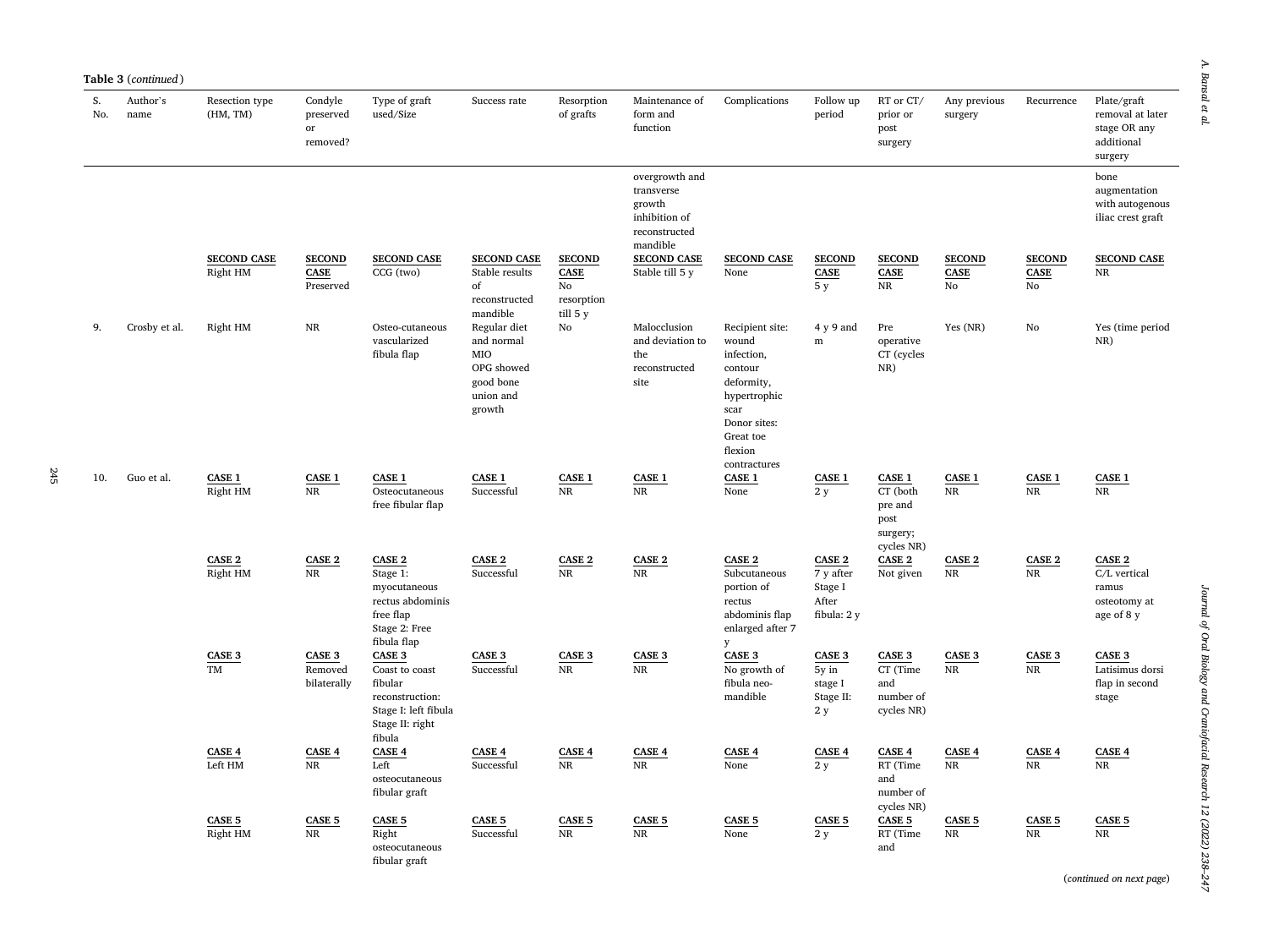**Table 3** (*continued* )

| S.<br>No. | Author's<br>name | Resection type<br>(HM, TM) | Condyle<br>preserved<br>or<br>removed? | Type of graft<br>used/Size     | Success rate                                  | Resorption<br>of grafts | Maintenance of<br>form and<br>function                                             | Complications                                                                          | Follow up<br>period | RT or CT/<br>prior or<br>post<br>surgery                                               | Any previous<br>surgery                                                   | Recurrence          | Plate/graft<br>removal at later<br>stage OR any<br>additional<br>surgery |
|-----------|------------------|----------------------------|----------------------------------------|--------------------------------|-----------------------------------------------|-------------------------|------------------------------------------------------------------------------------|----------------------------------------------------------------------------------------|---------------------|----------------------------------------------------------------------------------------|---------------------------------------------------------------------------|---------------------|--------------------------------------------------------------------------|
|           |                  | CASE 6<br>Right HM         | CASE 6<br>$\rm NR$                     | CASE 6<br>Right fibula         | CASE 6<br>Successful                          | CASE 6<br>NR            | CASE 6<br>$\rm NR$                                                                 | CASE 6<br>None                                                                         | CASE 6<br>2y        | number of<br>cycles NR)<br>CASE 6<br>RT and CT<br>(Time and<br>number of<br>cycles NR) | CASE 6<br>$\overline{\text{NR}}$                                          | CASE 6<br><b>NR</b> | CASE 6<br>Rectus<br>myocutaneous<br>and right para-<br>scapular flaps    |
| 11.       | Ahmed et al.     | Right HM                   | Removed                                | CCG                            | Stable graft                                  | No                      | $_{\rm NR}$                                                                        | Plate extrusion                                                                        | 2 <sub>m</sub>      | 9 courses<br>of CT prior                                                               | No                                                                        | No                  | Planned plate<br>removal after 2<br>m                                    |
| 12.       | Eckardt et al.   | Left HM                    | Removed                                | CCG                            | Good graft<br>healing<br>Good<br>functional   | No                      | Vertical<br>overgrowth<br>and; growth<br>retardation in<br>transverse<br>dimension | Vertical<br>overgrowth<br>and; growth<br>retardation in<br>transverse<br>dimension     | 7 y                 | NR                                                                                     | None                                                                      | No                  | $\rm NR$                                                                 |
| 13.       | Genden et al.    | Left HM                    | Preserved                              | C/L free fibular<br>graft      | OPG observed<br>symmetrical<br>growth of face | No                      | No pain at rest<br>or on physical<br>therapy                                       | At 2 y: "stiffness<br>and discomfort"<br>in ankle, but at<br>$v2$ m: no<br>limitations | 4 y 2 m             | NR                                                                                     | NR                                                                        | $_{\rm NR}$         | Removal of<br>reconstruction<br>plates 18 m post<br>operatively          |
| 14.       | Posnick et al.   | Left HM                    | Removed                                | Free fibular<br>transfer/10 cm | Loss of<br>vestibular<br>depth                | <b>NR</b>               | Good MIO, and<br>facial symmetry                                                   | loss of<br>vestibular<br>depth                                                         | 2 y                 | No                                                                                     | Yes: Excision<br>of aggressive<br>fibromatosis<br>of the left<br>mandible | <b>NR</b>           | NR                                                                       |

HM: hemi-mandibulectomy; TM: total mandibulectomy; y:years; m: Months; NR: not reported; CCG: Costochondral graft; B/L: Bilateral; ND: Not defined; FN: Facial nerve; OPG: Orthopantomogram X –ray; 3D CT: Threedimensional computed tomography; C/L: Contra-lateral; MIO: inter-incisal mouth opening; RT: Radiotherapy; CT: Chemotherapy.